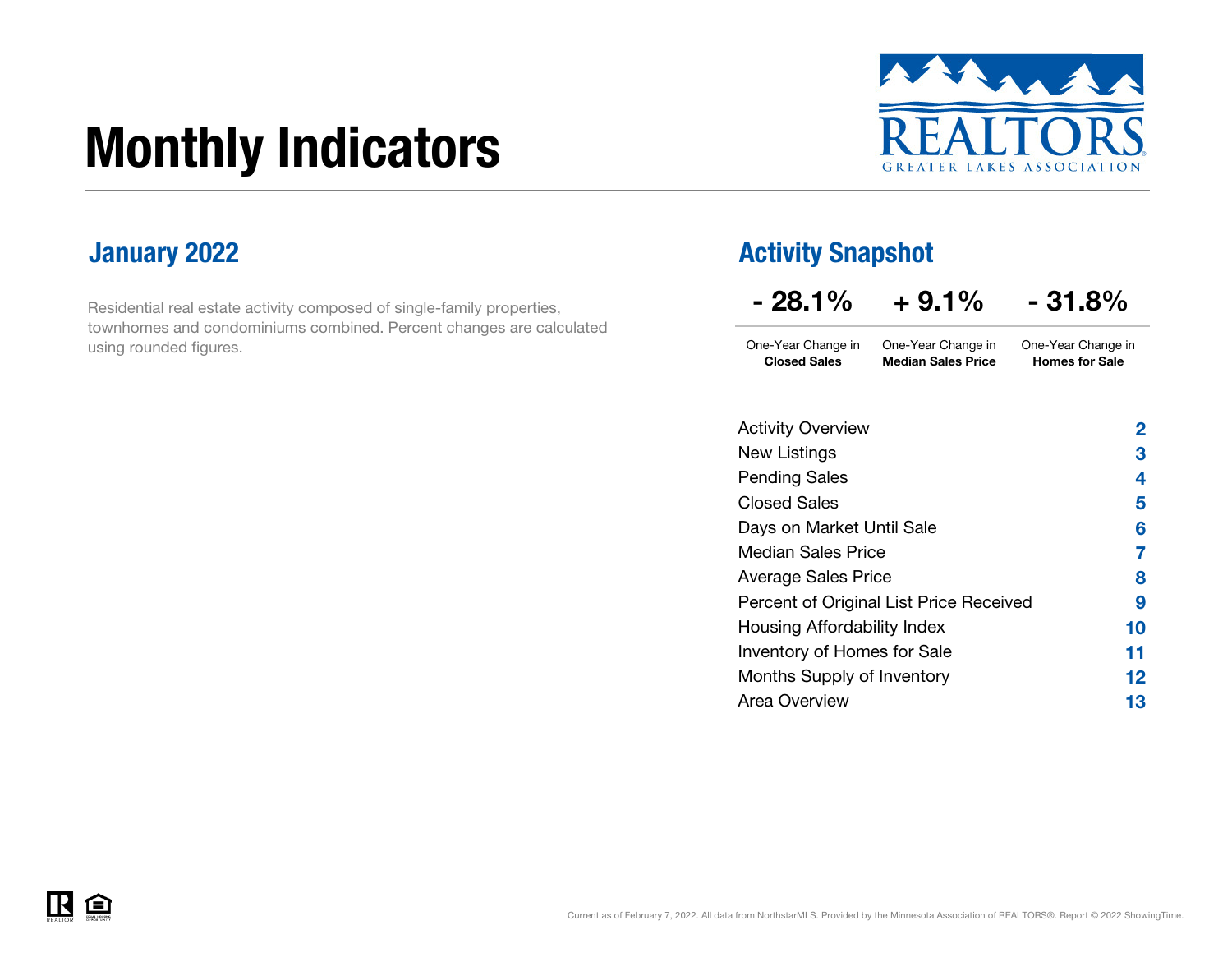### Activity Overview

Key metrics by report month and for year-to-date (YTD) starting from the first of the year.



| <b>Key Metrics</b>           | <b>Historical Sparkbars</b>                      | $1 - 2021$ | 1-2022    | Percent Change |           | <b>YTD 2021 YTD 2022</b> | Percent Change |
|------------------------------|--------------------------------------------------|------------|-----------|----------------|-----------|--------------------------|----------------|
| <b>New Listings</b>          | 1-2019<br>1-2020<br>1-2021<br>$1 - 2022$         | 266        | 216       | $-18.8%$       | 266       | 216                      | $-18.8%$       |
| <b>Pending Sales</b>         | 1-2019<br>1-2020<br>$1 - 202$<br>1-2022          | 294        | 260       | $-11.6%$       | 294       | 260                      | $-11.6%$       |
| <b>Closed Sales</b>          | 1-2019<br>1-2020<br>$1 - 2021$<br>1-2022         | 320        | 230       | $-28.1%$       | 320       | 230                      | $-28.1%$       |
| <b>Days on Market</b>        | 1-2019<br>1-2020<br>1-2021<br>1-2022             | 60         | 45        | $-25.0%$       | 60        | 45                       | $-25.0%$       |
| <b>Median Sales Price</b>    | $1 - 2020$<br>1-2019<br>1-2021<br>1-2022         | \$206,200  | \$224,950 | $+9.1%$        | \$206,200 | \$224,950                | $+9.1%$        |
| <b>Avg. Sales Price</b>      | 1-2019<br>1-2021<br>$1 - 2022$<br>$1 - 2021$     | \$252,073  | \$255,435 | $+1.3%$        | \$252,073 | \$255,435                | $+1.3%$        |
| Pct. of Orig. Price Received | 1-2019<br>$1 - 2020$<br>$1 - 2021$<br>$1 - 2022$ | 96.6%      | 96.6%     | 0.0%           | 96.6%     | 96.6%                    | 0.0%           |
| <b>Affordability Index</b>   | $1 - 2020$<br>$1 - 2021$<br>1-2019<br>1-2022     | 149        | 126       | $-15.4%$       | 149       | 126                      | $-15.4%$       |
| <b>Homes for Sale</b>        | 1-2019<br>$1 - 2020$<br>$1 - 2021$<br>$1 - 2022$ | 619        | 422       | $-31.8%$       |           |                          |                |
| <b>Months Supply</b>         | 1-2019<br>$1 - 2020$<br>1-2021<br>1-2022         | $1.2$      | 0.9       | $-25.0%$       |           |                          |                |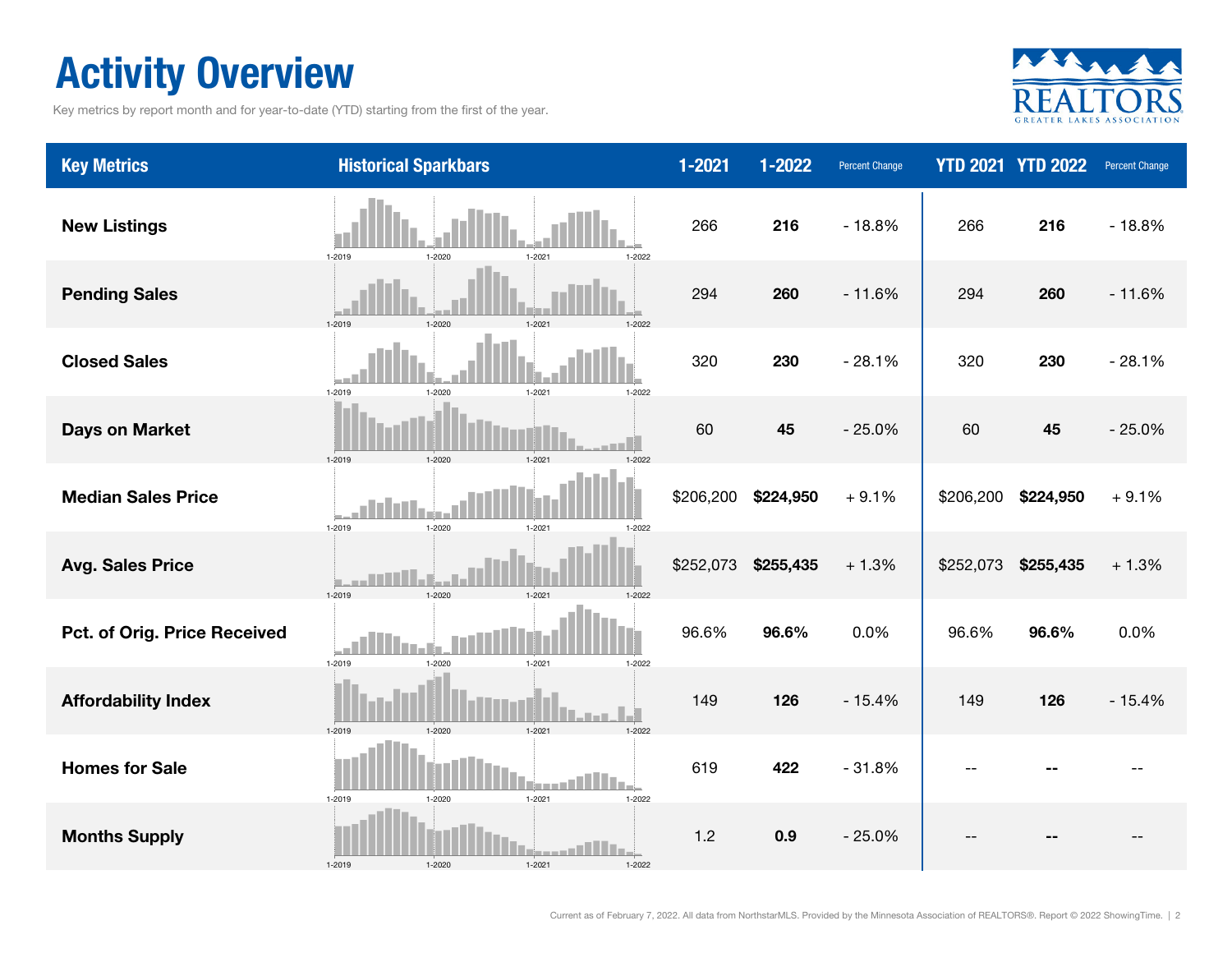### New Listings

A count of the properties that have been newly listed on the market in a given month.





|       | <b>New Listings</b> |     | <b>Prior Year</b> | <b>Percent Change</b> |
|-------|---------------------|-----|-------------------|-----------------------|
|       | February 2021       | 325 | 421               | $-22.8%$              |
|       | March 2021          | 563 | 660               | $-14.7%$              |
|       | April 2021          | 599 | 626               | $-4.3%$               |
|       | May 2021            | 765 | 840               | $-8.9\%$              |
|       | June 2021           | 789 | 819               | $-3.7%$               |
| 216   | <b>July 2021</b>    | 785 | 761               | $+3.2%$               |
|       | August 2021         | 817 | 765               | $+6.8%$               |
|       | September 2021      | 633 | 711               | $-11.0%$              |
|       | October 2021        | 475 | 474               | $+0.2%$               |
|       | November 2021       | 285 | 282               | $+1.1%$               |
| 18.8% | December 2021       | 191 | 212               | -9.9%                 |
|       | January 2022        | 216 | 266               | $-18.8%$              |
| 2022  | 12-Month Avg        | 537 | 570               | $-5.8\%$              |
|       |                     |     |                   |                       |

#### Historical New Listings by Month

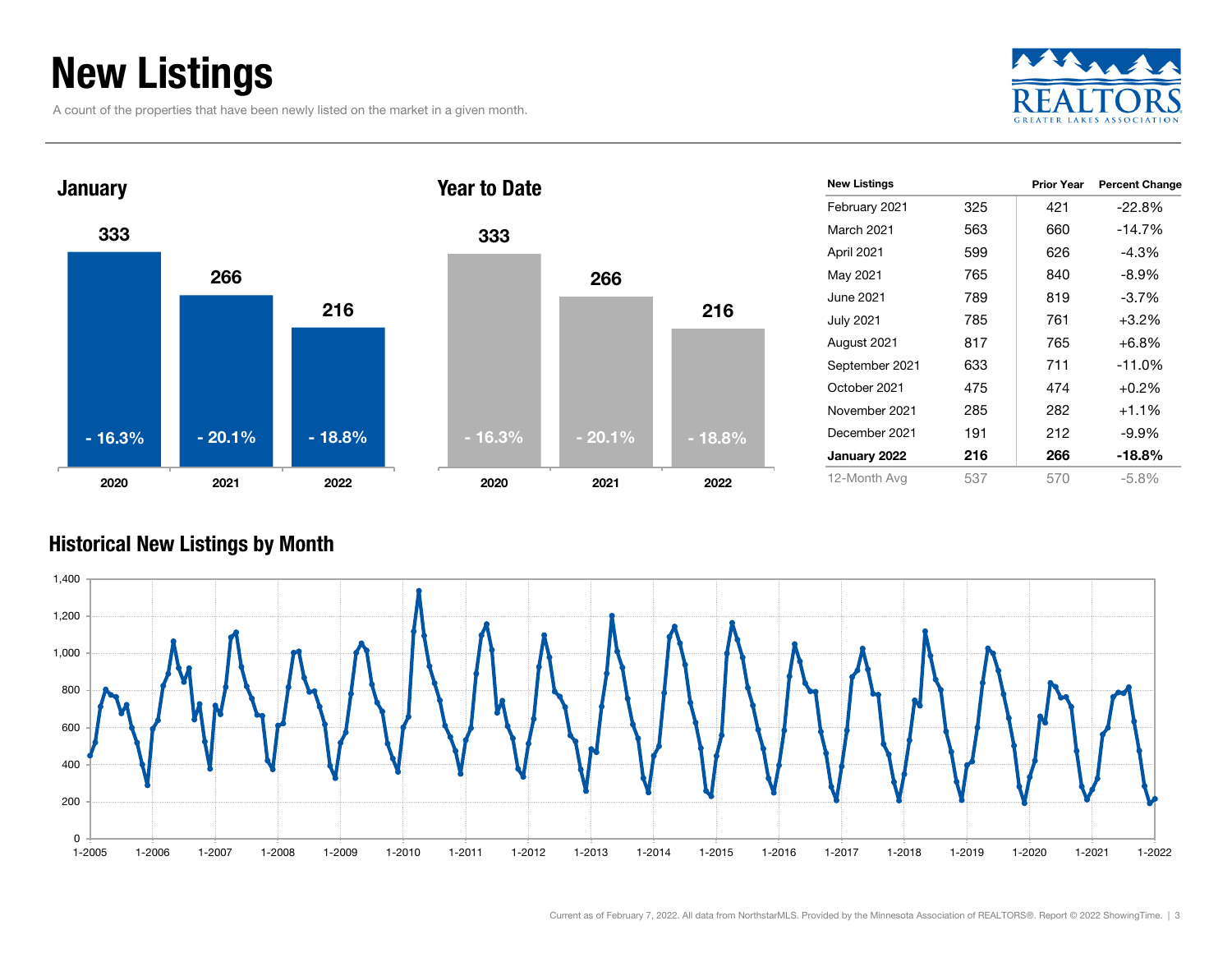### Pending Sales

A count of the properties on which offers have been accepted in a given month.





| <b>Pending Sales</b> |     | <b>Prior Year</b> | <b>Percent Change</b> |
|----------------------|-----|-------------------|-----------------------|
| February 2021        | 292 | 274               | $+6.6%$               |
| March 2021           | 503 | 401               | $+25.4%$              |
| April 2021           | 500 | 424               | $+17.9%$              |
| May 2021             | 601 | 666               | -9.8%                 |
| June 2021            | 590 | 806               | $-26.8%$              |
| <b>July 2021</b>     | 592 | 835               | $-29.1%$              |
| August 2021          | 670 | 756               | $-11.4%$              |
| September 2021       | 567 | 704               | $-19.5%$              |
| October 2021         | 532 | 550               | $-3.3\%$              |
| November 2021        | 388 | 376               | $+3.2%$               |
| December 2021        | 241 | 304               | $-20.7%$              |
| January 2022         | 260 | 294               | -11.6%                |
| 12-Month Avg         | 478 | 533               | $-10.3\%$             |

#### Historical Pending Sales by Month

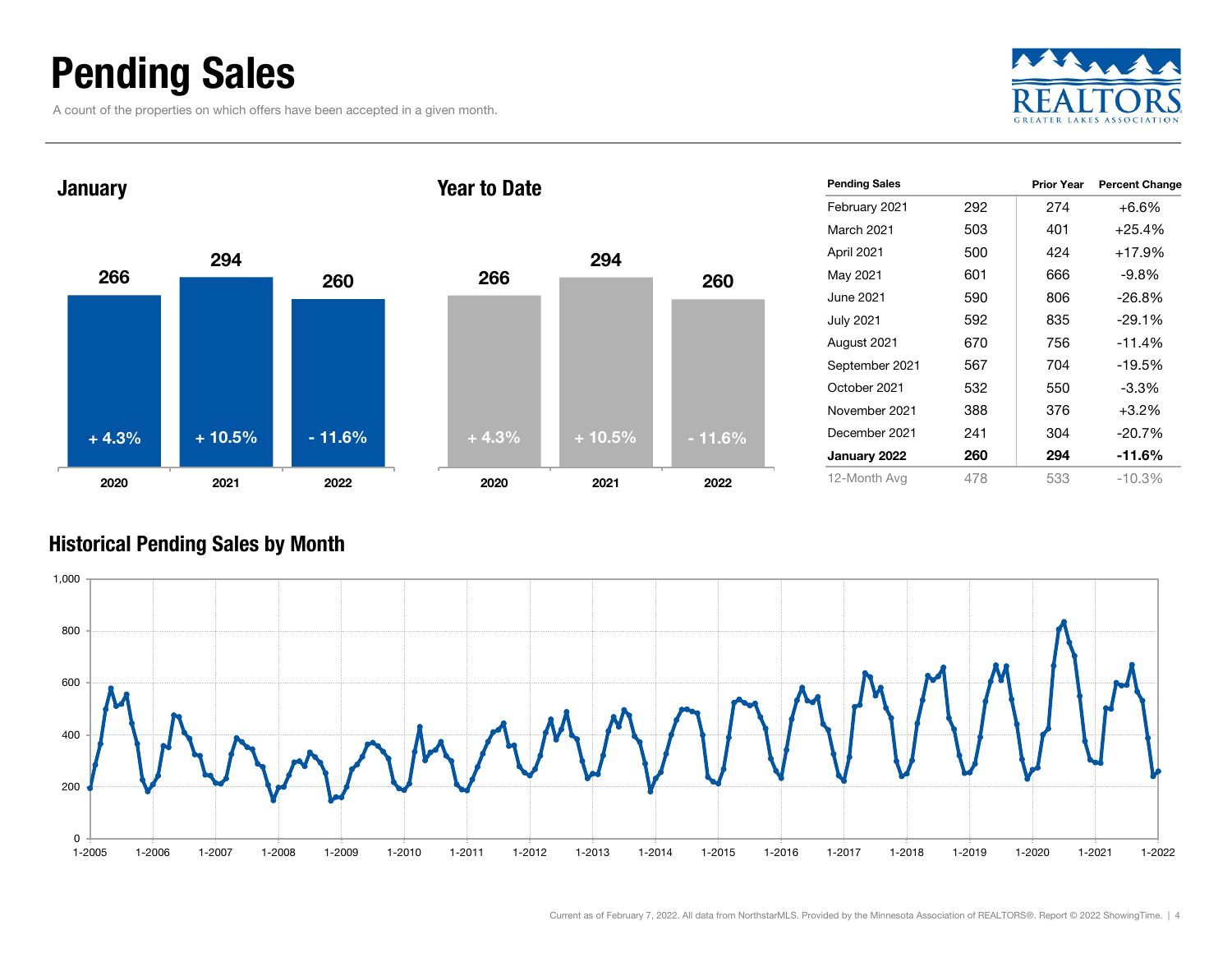### Closed Sales

A count of the actual sales that closed in a given month.





#### Historical Closed Sales by Month

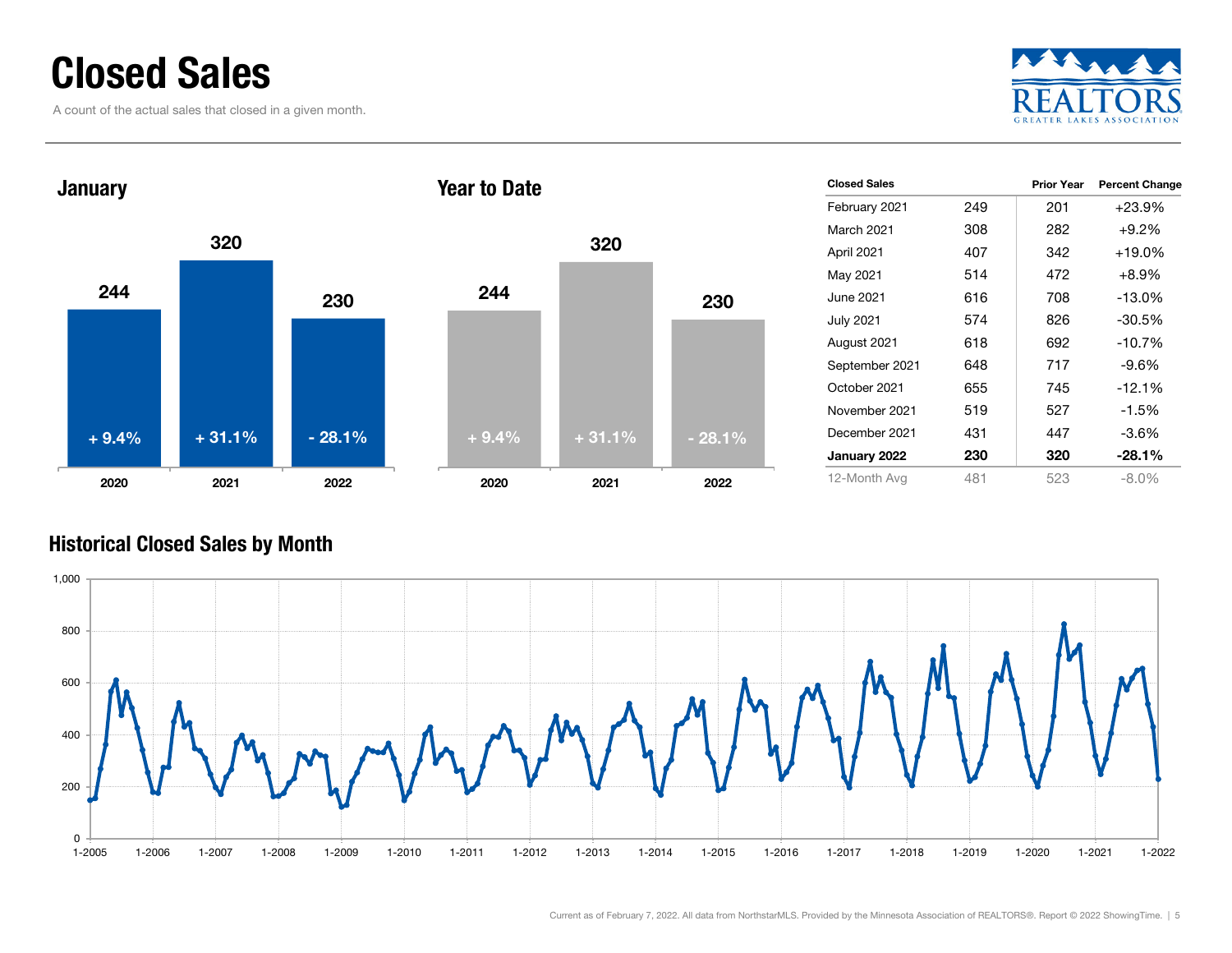### Days on Market Until Sale

Average number of days between when a property is listed and when an offer is accepted in a given month.





#### Historical Days on Market Until Sale by Month

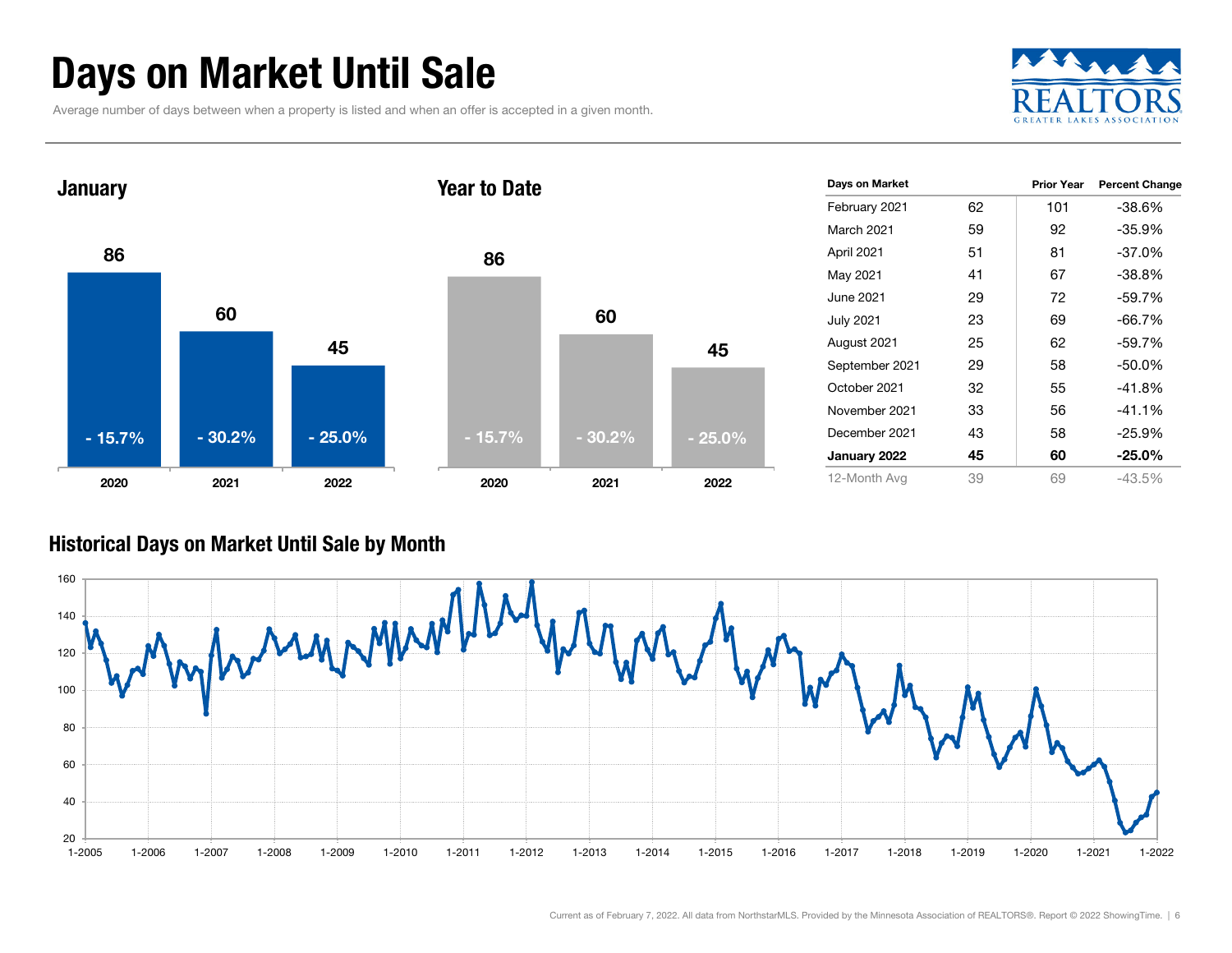### Median Sales Price

Point at which half of the sales sold for more and half sold for less, not accounting for seller concessions, in a given month.



January





| <b>Median Sales Price</b> |           | <b>Prior Year</b> | <b>Percent Change</b> |
|---------------------------|-----------|-------------------|-----------------------|
| February 2021             | \$211,500 | \$174,500         | $+21.2%$              |
| March 2021                | \$203,000 | \$190,750         | $+6.4%$               |
| April 2021                | \$236,150 | \$200,950         | +17.5%                |
| May 2021                  | \$242,750 | \$218,750         | $+11.0%$              |
| June 2021                 | \$260,000 | \$216,000         | $+20.4%$              |
| <b>July 2021</b>          | \$250,000 | \$220,000         | $+13.6%$              |
| August 2021               | \$257,600 | \$225,000         | $+14.5%$              |
| September 2021            | \$250,000 | \$225,000         | $+11.1%$              |
| October 2021              | \$267,000 | \$232,250         | $+15.0%$              |
| November 2021             | \$240,000 | \$229,900         | $+4.4%$               |
| December 2021             | \$249,950 | \$225,000         | $+11.1%$              |
| January 2022              | \$224,950 | \$206,200         | $+9.1\%$              |
| 12-Month Avg              | \$241.075 | \$213.692         | +12.8%                |

#### Historical Median Sales Price by Month

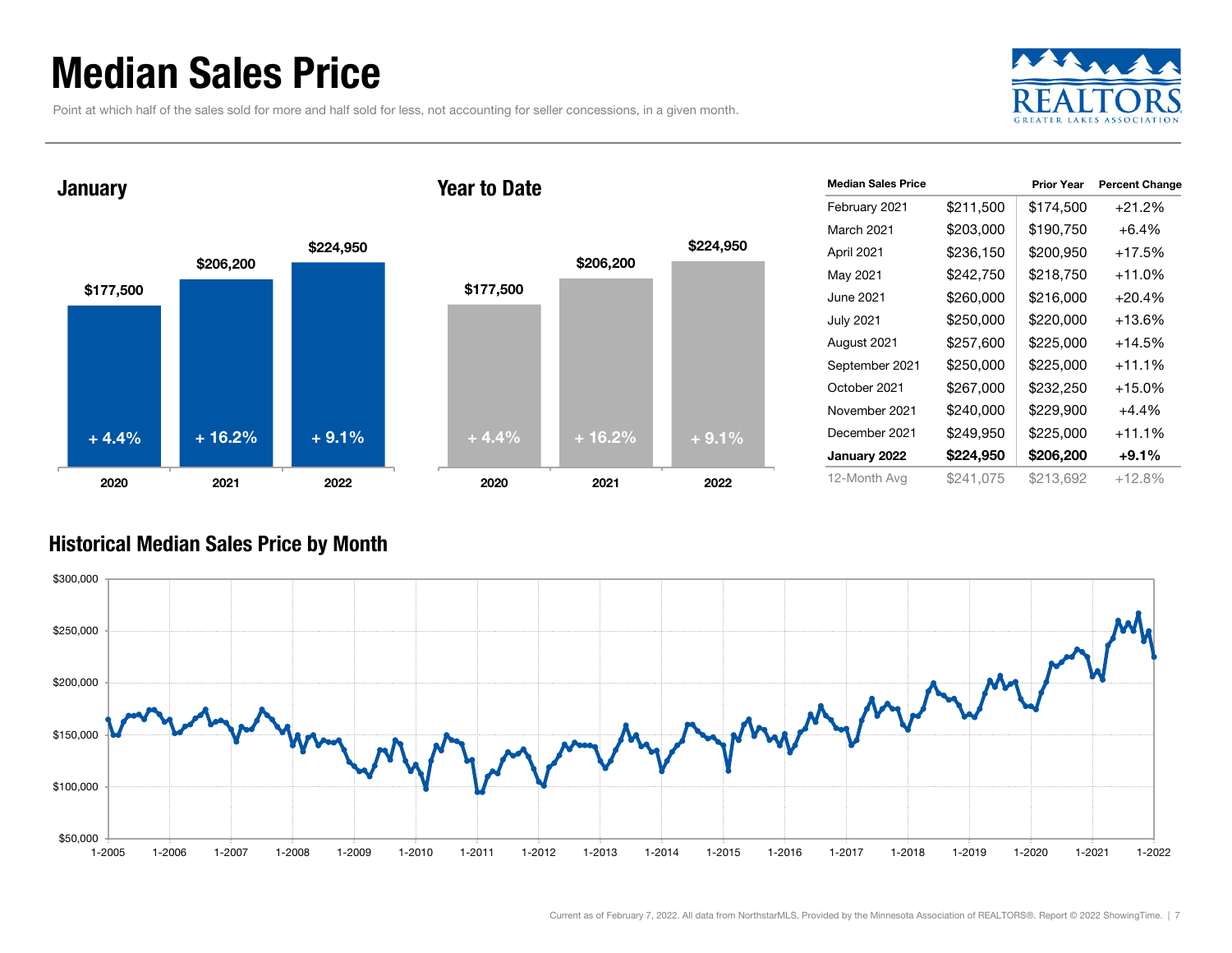### Average Sales Price

Average sales price for all closed sales, not accounting for seller concessions, in a given month.



January





| Avg. Sales Price |           | <b>Prior Year</b> | <b>Percent Change</b> |
|------------------|-----------|-------------------|-----------------------|
| February 2021    | \$248,585 | \$209,747         | $+18.5%$              |
| March 2021       | \$236,654 | \$229,765         | $+3.0%$               |
| April 2021       | \$275,823 | \$216.761         | $+27.2%$              |
| May 2021         | \$309,099 | \$249,712         | $+23.8%$              |
| June 2021        | \$311,404 | \$248,076         | $+25.5%$              |
| <b>July 2021</b> | \$291,736 | \$278,497         | $+4.8%$               |
| August 2021      | \$317,588 | \$273,716         | $+16.0%$              |
| September 2021   | \$315,363 | \$268,399         | $+17.5%$              |
| October 2021     | \$338,987 | \$304,278         | $+11.4%$              |
| November 2021    | \$309,844 | \$284,851         | $+8.8%$               |
| December 2021    | \$307,995 | \$263,157         | $+17.0%$              |
| January 2022     | \$255,435 | \$252,073         | $+1.3%$               |
| 12-Month Avg     | \$293,209 | \$256,586         | +14.3%                |

#### Historical Average Sales Price by Month

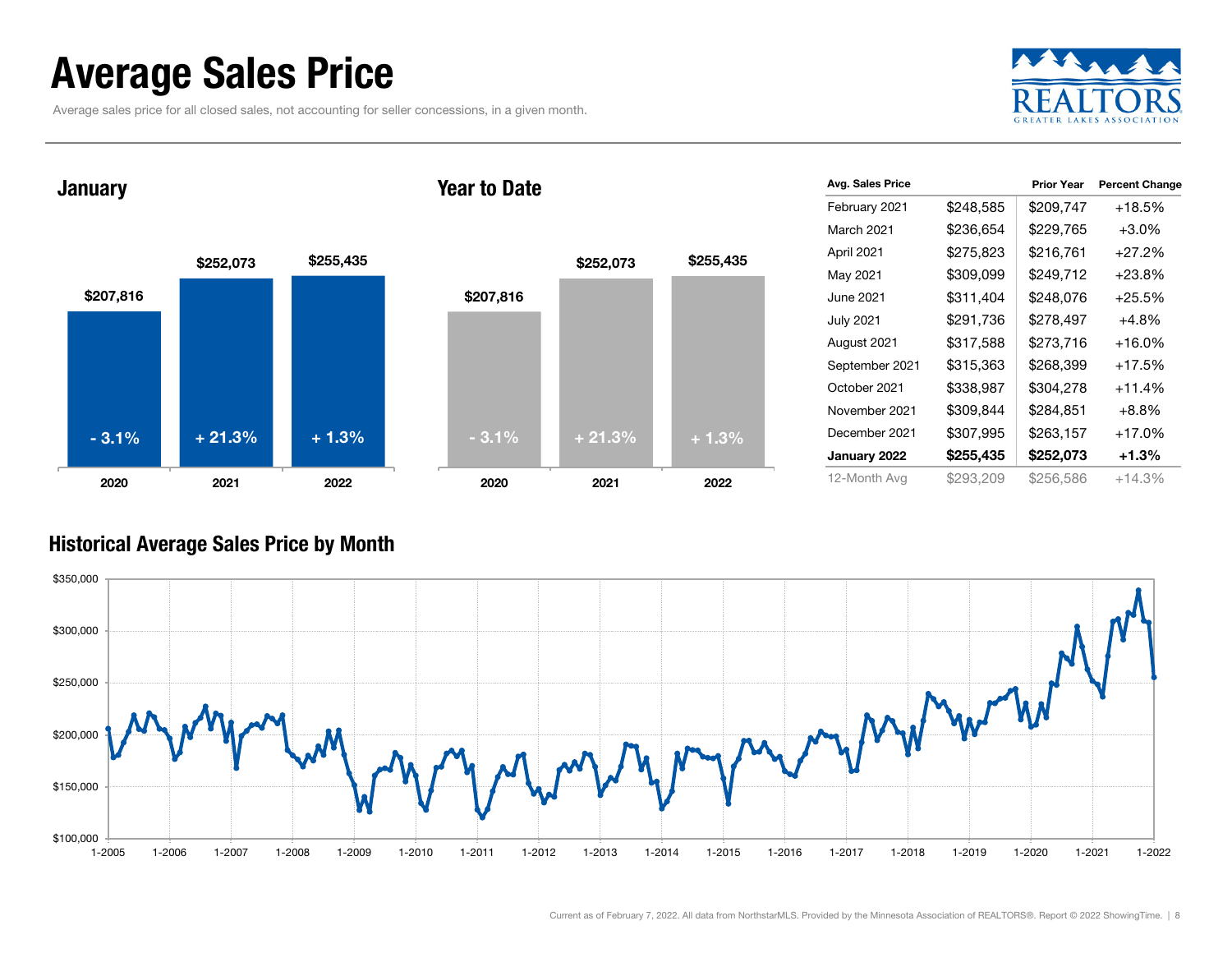### Percent of Original List Price Received

Percentage found when dividing a property's sales price by its original list price, then taking the average for all properties sold in a given month, not accounting for seller concessions.



93.5% 96.6% 96.6% 2020 2021 2022 **January** 93.5% 96.6% 96.6% 2020 2021 2022 Year to Date+ 1.0% $\%$  + 3.3% 0.0% + 1.0% + 3.3% 0.0%

| Pct. of Orig. Price Received |        | <b>Prior Year</b> | <b>Percent Change</b> |
|------------------------------|--------|-------------------|-----------------------|
| February 2021                | 95.7%  | 92.4%             | $+3.6%$               |
| March 2021                   | 96.9%  | 95.6%             | $+1.4%$               |
| April 2021                   | 99.4%  | 95.3%             | $+4.3%$               |
| May 2021                     | 100.4% | 95.7%             | $+4.9%$               |
| June 2021                    | 101.9% | 96.3%             | $+5.8\%$              |
| <b>July 2021</b>             | 101.0% | 96.3%             | $+4.9%$               |
| August 2021                  | 100.2% | 96.8%             | $+3.5%$               |
| September 2021               | 99.3%  | 97.1%             | $+2.3%$               |
| October 2021                 | 99.1%  | 97.4%             | $+1.7%$               |
| November 2021                | 97.6%  | 97.2%             | $+0.4%$               |
| December 2021                | 97.2%  | 96.5%             | $+0.7%$               |
| January 2022                 | 96.6%  | 96.6%             | $0.0\%$               |
| 12-Month Avg                 | 98.8%  | 96.1%             | $+2.8%$               |

#### Historical Percent of Original List Price Received by Month

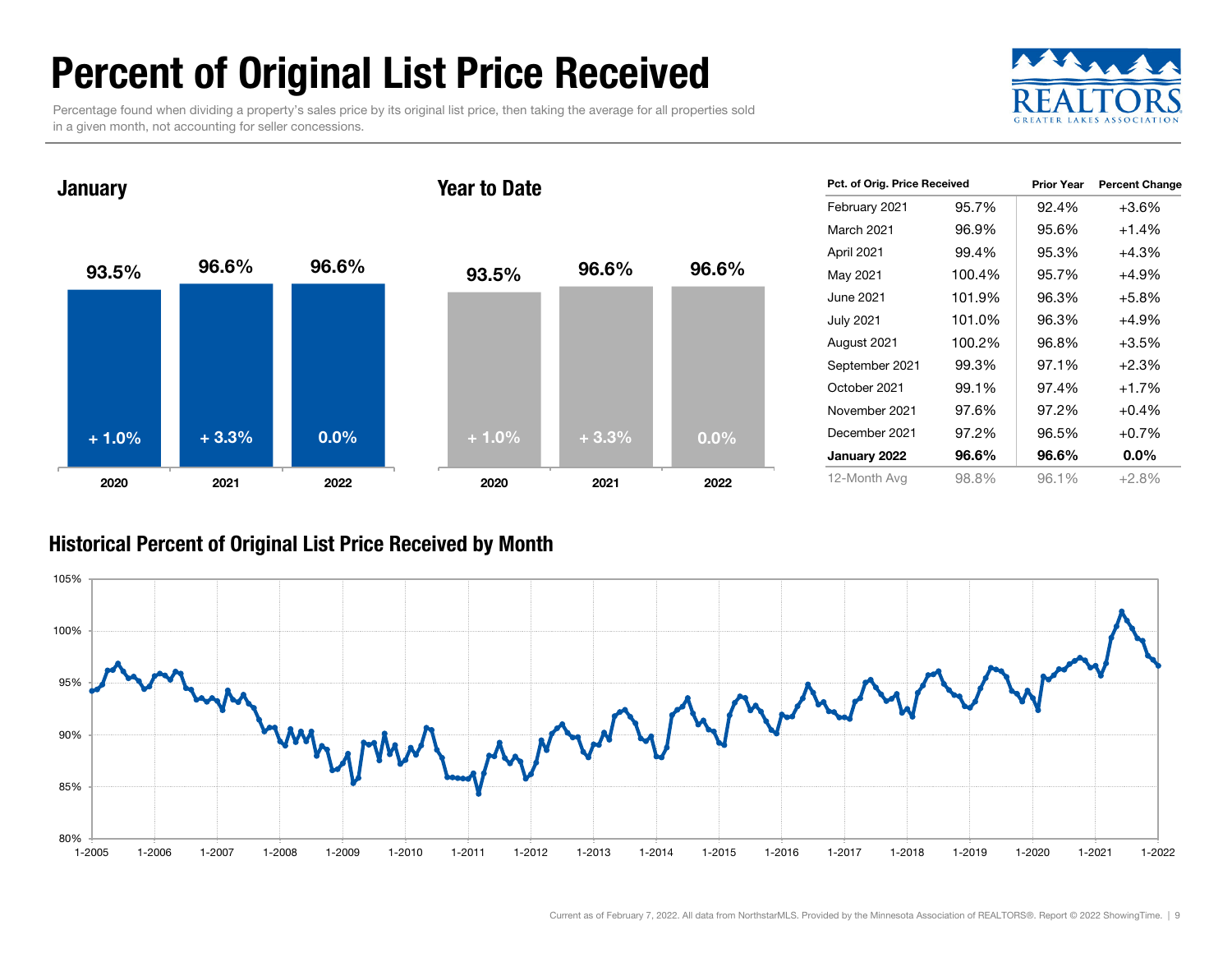## Housing Affordability Index

This index measures housing affordability for the region. For example, an index of 120 means the median household income is 120% of what is necessary to qualify for the median-priced home under prevailing interest rates. A higher number means greater affordability.





| <b>Affordability Index</b> |     | <b>Prior Year</b> | <b>Percent Change</b> |
|----------------------------|-----|-------------------|-----------------------|
| February 2021              | 138 | 168               | $-17.9%$              |
| March 2021                 | 144 | 148               | $-2.7\%$              |
| April 2021                 | 127 | 148               | $-14.2%$              |
| May 2021                   | 124 | 135               | $-8.1%$               |
| June 2021                  | 114 | 139               | $-18.0\%$             |
| <b>July 2021</b>           | 120 | 138               | $-13.0\%$             |
| August 2021                | 117 | 136               | $-14.0%$              |
| September 2021             | 119 | 136               | $-12.5%$              |
| October 2021               | 112 | 133               | $-15.8%$              |
| November 2021              | 128 | 135               | $-5.2\%$              |
| December 2021              | 117 | 138               | $-15.2%$              |
| January 2022               | 126 | 149               | $-15.4\%$             |
| 12-Month Avg               | 124 | 142               | $-12.7%$              |

#### Historical Housing Affordability Index by Mont h

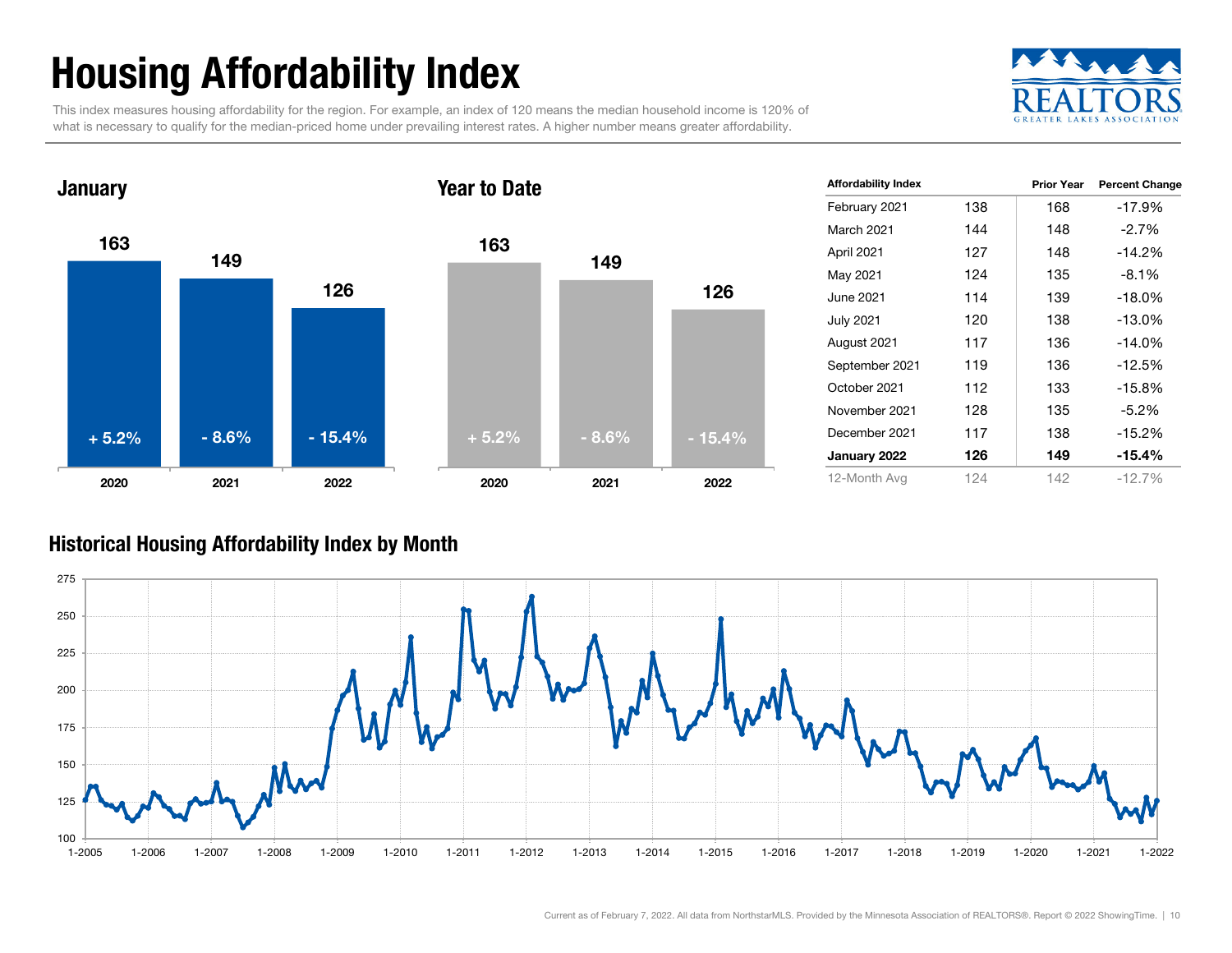### Inventory of Homes for Sale

The number of properties available for sale in active status at the end of a given month.





#### Historical Inventory of Homes for Sale by Month

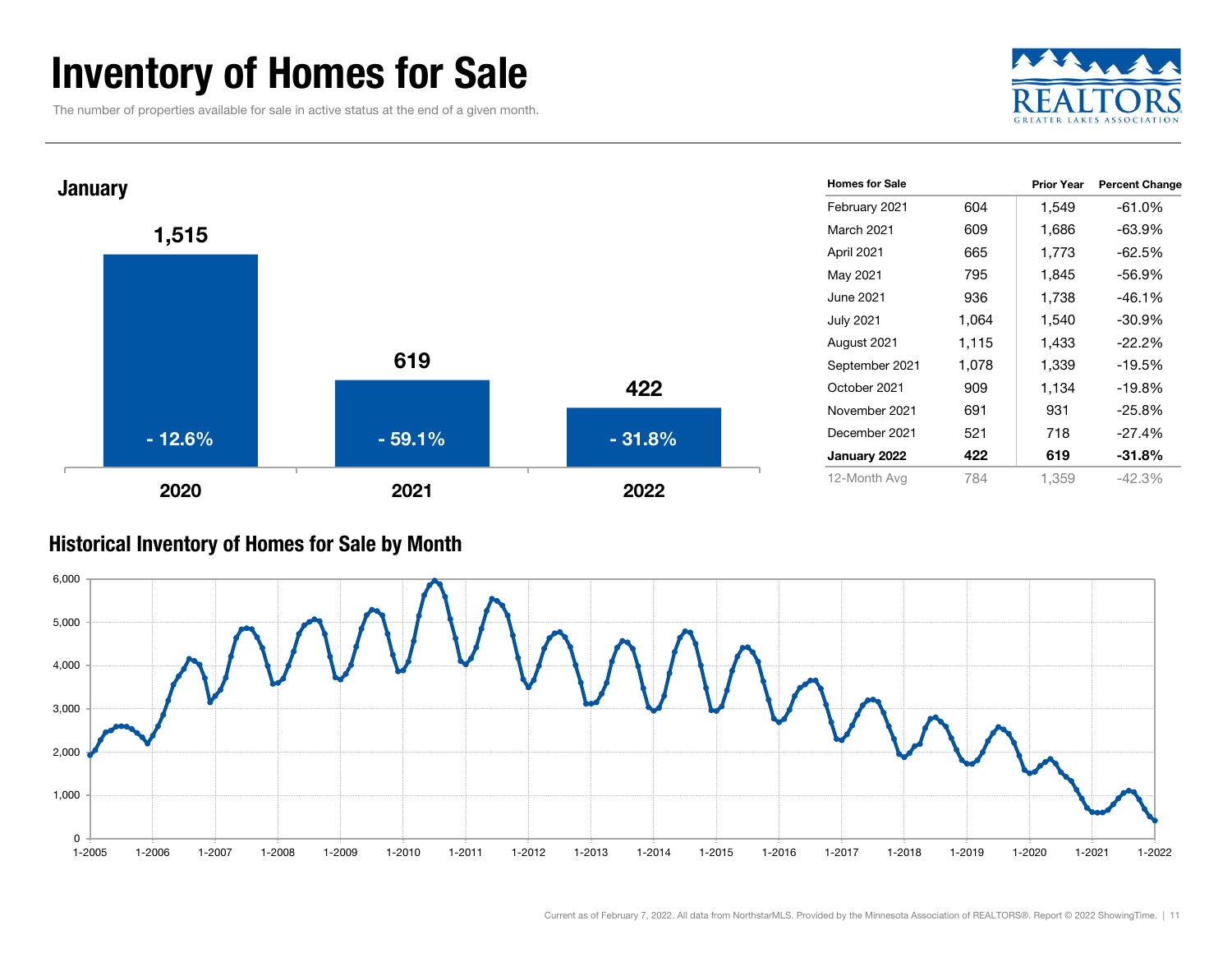### Months Supply of Inventory

The inventory of homes for sale at the end of a given month, divided by the average monthly pending sales from the last 12 months.





#### Historical Months Supply of Inventory by Month